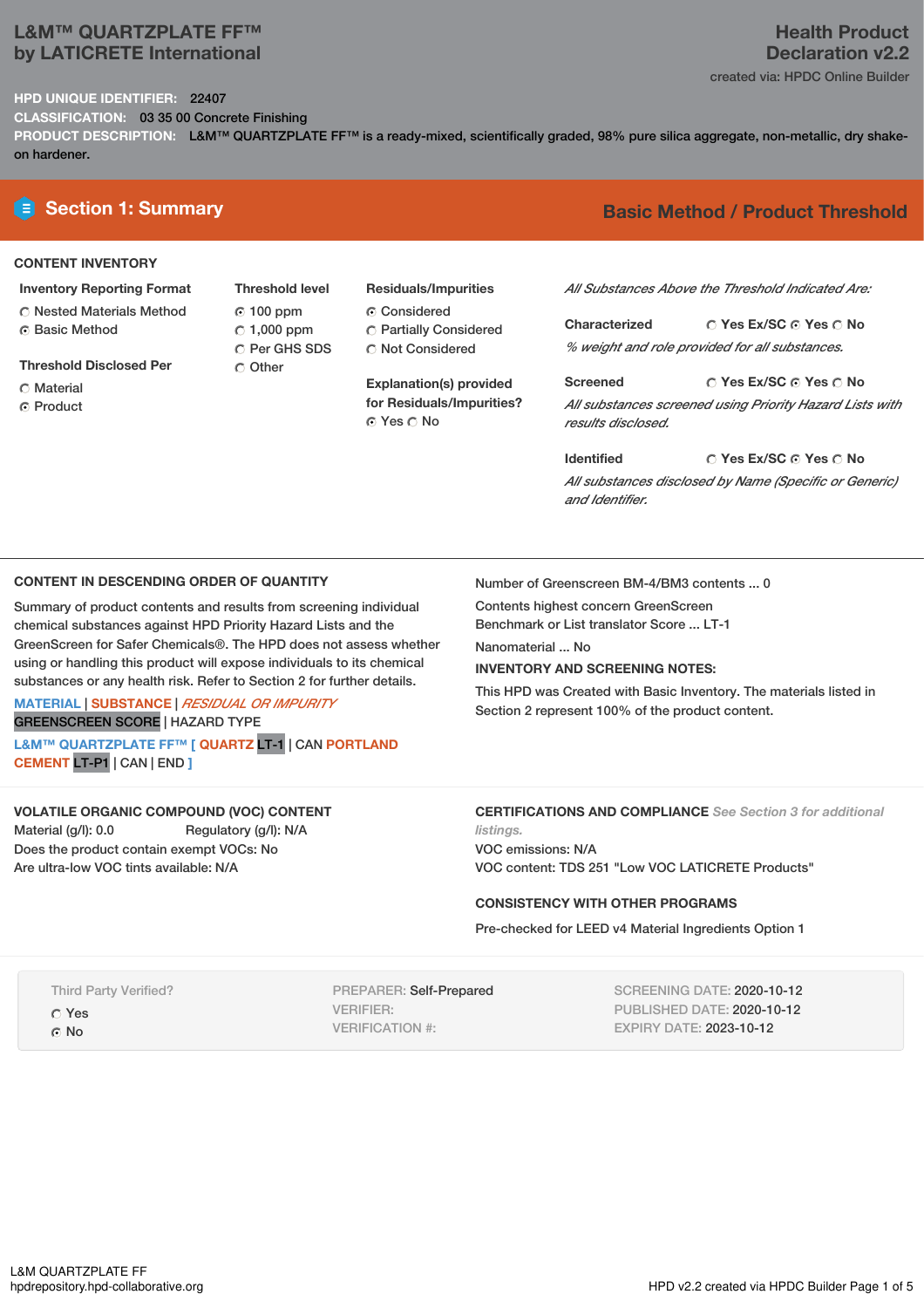This section lists contents in a product based on specific threshold(s) and reports detailed health information including hazards. This HPD uses the *inventory method indicated above, which is one of three possible methods:*

- *Basic Inventory method with Product-level threshold.*
- *Nested Material Inventory method with Product-level threshold*
- *Nested Material Inventory method with individual Material-level thresholds*

Definitions and requirements for the three inventory methods and requirements for each data field can be found in the HPD Open Standard version *2.2, available on the HPDC website at: [www.hpd-collaborative.org/hpd-2-2-standard](https://www.hpd-collaborative.org/hpd-2-2-standard)*

# **L&M™ QUARTZPLATE FF™**

PRODUCT THRESHOLD: 100 ppm RESIDUALS AND IMPURITIES CONSIDERED: Yes

RESIDUALS AND IMPURITIES NOTES: Residuals and impurities are measured by quantitative methods and are only displayed when they are potentially greater than 100 ppm.

OTHER PRODUCT NOTES: See SDS at www.laticrete.com for occupational exposure information.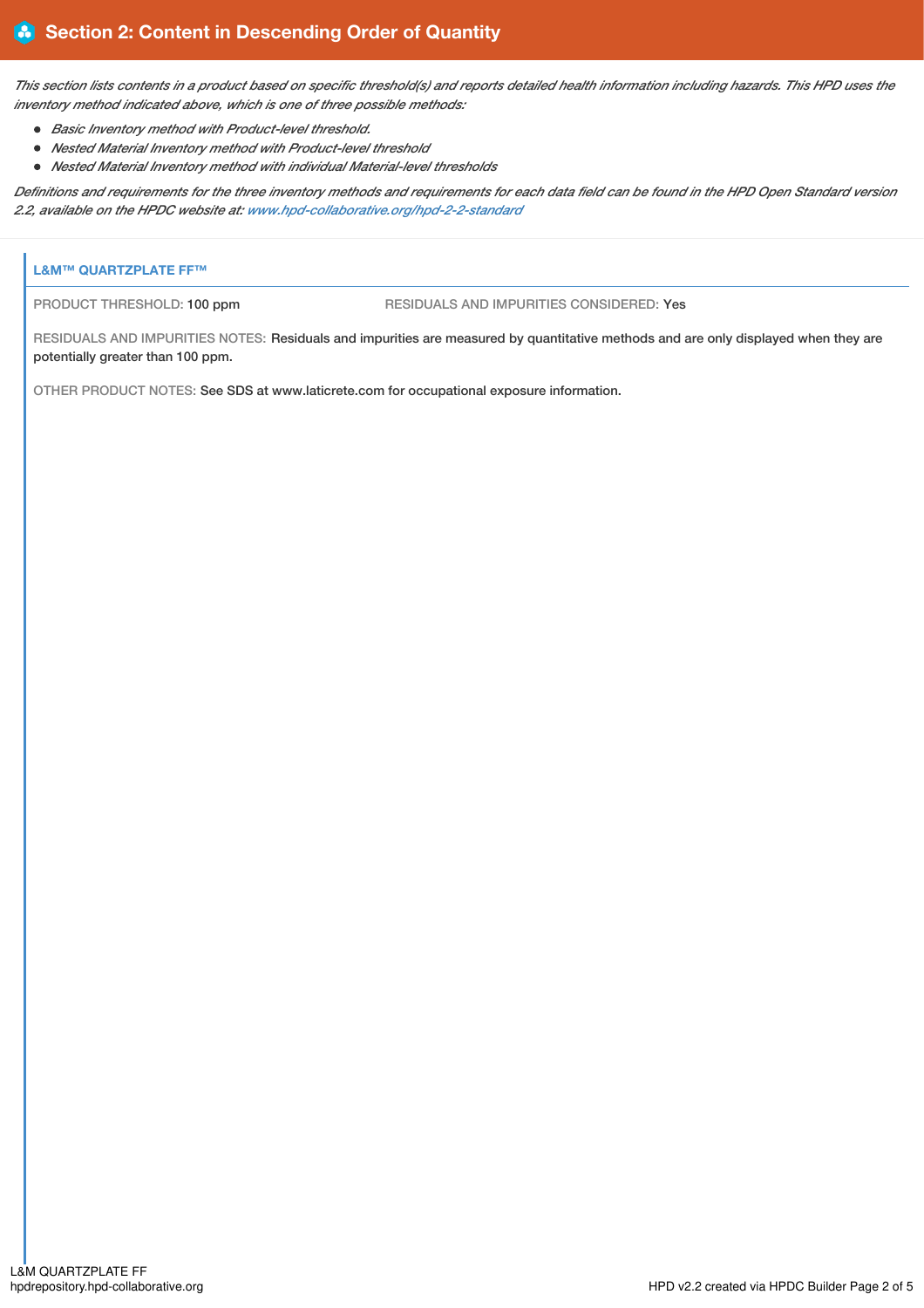| ×.<br>۰, | M.<br>۰. | . . |
|----------|----------|-----|

|                          | HAZARD SCREENING METHOD: Pharos Chemical and Materials Library | HAZARD SCREENING DATE: 2020-10-12                                                |                               |
|--------------------------|----------------------------------------------------------------|----------------------------------------------------------------------------------|-------------------------------|
| $\%$ : 60.0000 - 70.0000 | $GS: LT-1$                                                     | RC: None<br>NANO: <b>No</b>                                                      | <b>SUBSTANCE ROLE: Filler</b> |
| <b>HAZARD TYPE</b>       | <b>AGENCY AND LIST TITLES</b>                                  | <b>WARNINGS</b>                                                                  |                               |
| <b>CANCER</b>            | <b>US CDC - Occupational Carcinogens</b>                       | Occupational Carcinogen                                                          |                               |
| <b>CANCER</b>            | CA EPA - Prop 65                                               | Carcinogen - specific to chemical form or exposure<br>route                      |                               |
| <b>CANCER</b>            | US NIH - Report on Carcinogens                                 | Known to be Human Carcinogen (respirable size -<br>occupational setting)         |                               |
| <b>CANCER</b>            | <b>MAK</b>                                                     | Carcinogen Group 1 - Substances that cause cancer in<br>man                      |                               |
| <b>CANCER</b>            | <b>IARC</b>                                                    | Group 1 - Agent is Carcinogenic to humans                                        |                               |
| <b>CANCER</b>            | <b>IARC</b>                                                    | Group 1 - Agent is carcinogenic to humans - inhaled<br>from occupational sources |                               |
| <b>CANCER</b>            | GHS - New Zealand                                              | 6.7A - Known or presumed human carcinogens                                       |                               |
| <b>CANCER</b>            | GHS - Japan                                                    | Carcinogenicity - Category 1A [H350]                                             |                               |
| <b>CANCER</b>            | GHS - Australia                                                | H350i - May cause cancer by inhalation                                           |                               |

SUBSTANCE NOTES: The amount of this component may vary based on the plant of manufacture.

| <b>PORTLAND CEMENT</b> |                                                                |                 |                                                                                                 |                                   | ID: 65997-15-1                |  |
|------------------------|----------------------------------------------------------------|-----------------|-------------------------------------------------------------------------------------------------|-----------------------------------|-------------------------------|--|
|                        | HAZARD SCREENING METHOD: Pharos Chemical and Materials Library |                 |                                                                                                 | HAZARD SCREENING DATE: 2020-10-12 |                               |  |
| %: $30.0000 - 40.0000$ | $GS: LT-PI$                                                    | <b>RC:</b> None |                                                                                                 | NANO: No                          | <b>SUBSTANCE ROLE: Binder</b> |  |
| <b>HAZARD TYPE</b>     | <b>AGENCY AND LIST TITLES</b>                                  |                 | <b>WARNINGS</b>                                                                                 |                                   |                               |  |
| <b>CANCER</b>          | <b>MAK</b>                                                     |                 | Carcinogen Group 3B - Evidence of carcinogenic effects<br>but not sufficient for classification |                                   |                               |  |
| <b>ENDOCRINE</b>       | <b>TEDX</b> - Potential Endocrine Disruptors                   |                 | <b>Potential Endocrine Disruptor</b>                                                            |                                   |                               |  |
|                        |                                                                |                 |                                                                                                 |                                   |                               |  |

SUBSTANCE NOTES: The amount of this component may vary based on the plant of manufacture.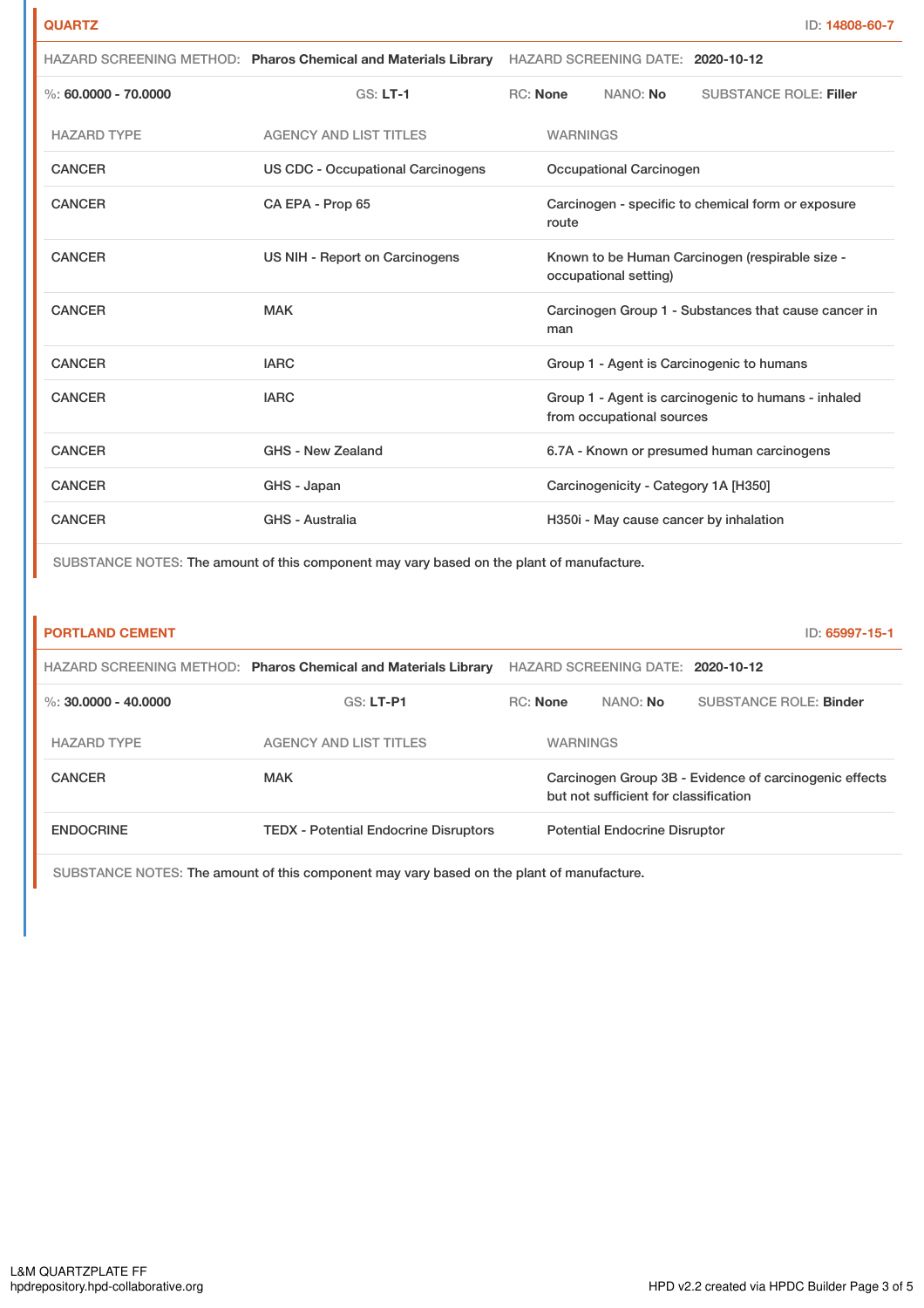This section lists applicable certification and standards compliance information for VOC emissions and VOC content. Other types of health or *environmental performance testing or certifications completed for the product may be provided.*

| <b>VOC EMISSIONS</b>                                                                                                                                              | N/A                                                                                                                          |
|-------------------------------------------------------------------------------------------------------------------------------------------------------------------|------------------------------------------------------------------------------------------------------------------------------|
| CERTIFYING PARTY: Self-declared<br>APPLICABLE FACILITIES: Applies to All Facilities.<br><b>CERTIFICATE URL:</b>                                                   | ISSUE DATE: 2020-10-<br><b>CERTIFIER OR LAB: LATICRETE</b><br><b>EXPIRY DATE:</b><br>12                                      |
| 1113 (Default).                                                                                                                                                   | CERTIFICATION AND COMPLIANCE NOTES: Meets LEED v4.1 Credit "Low Emitting Materials" VOC Content Requirements per SCAQMD Rule |
| <b>VOC CONTENT</b>                                                                                                                                                | <b>TDS 251 "Low VOC LATICRETE Products"</b>                                                                                  |
| CERTIFYING PARTY: Self-declared<br>APPLICABLE FACILITIES: Applies to All Facilities.<br><b>CERTIFICATE URL:</b><br>https://cdn.laticrete.com/~/media/support-and- | <b>ISSUE DATE: 2020-08-</b><br><b>CERTIFIER OR LAB: LATICRETE</b><br><b>EXPIRY DATE:</b><br>12                               |

downloads/technical-datasheets/tds251.ashx

CERTIFICATION AND COMPLIANCE NOTES: Meets LEED v4.1 Credit "Low Emitting Materials" VOC Content Requirements per SCAQMD Rule 1113 (Default).

# **Section 4: Accessories**

This section lists related products or materials that the manufacturer requires or recommends for installation (such as adhesives or fasteners), maintenance, cleaning, or operations. For information relating to the contents of these related products, refer to their applicable Health Product *Declarations, if available.*

No accessories are required for this product.

# **Section 5: General Notes**

L&M™ QUARTZPLATE FF™ meets the Living Building Challenge v4.0 requirement that the product does not contain any of the Red Listed Materials or Chemicals. Specifically, L&M QUARTZPLATE FF does not contain the following: Antimicrobials (marketed with a health claim) •Alkylphenols and related compounds •Asbestos •Bisphenol A (BPA) and structural analogues •California Banned Solvents •Chlorinated Polymers, including Chlorinated polyethylene (CPE), Chlorinated Polyvinyl Chloride (CPVC), Chloroprene (neoprene monomer), Chlorosulfonated polyethylene (CSPE), Polyvinylidiene chloride (PVDC), and Polyvinyl Chloride (PVC) •Chlorobenzenes •Chlorofluorocarbons (CFCs) & Hydrochlorofluorocarbons (HCFCs) •Formaldehyde (added) • Monomeric, polymeric and organo-phosphate halogenated flame retardants (HFRs) •Organotin Compounds •Perfluorinated Compounds (PFCs) •Phthalates (orthophthalates) •Polychlorinated Biphenyls (PCBs) •Polycyclic Aromatic Hydrocarbons (PAH) •Short-Chain and Medium-Chain Chlorinated Paraffins •Toxic Heavy Metals - Arsenic, Cadmium, Chromium, Lead (added), and Mercury •Wood treatments containing Creosote, Arsenic or Pentachlorophenol. See Section 1 for Volatile Organic Compounds (VOC) (wet applied products) information.